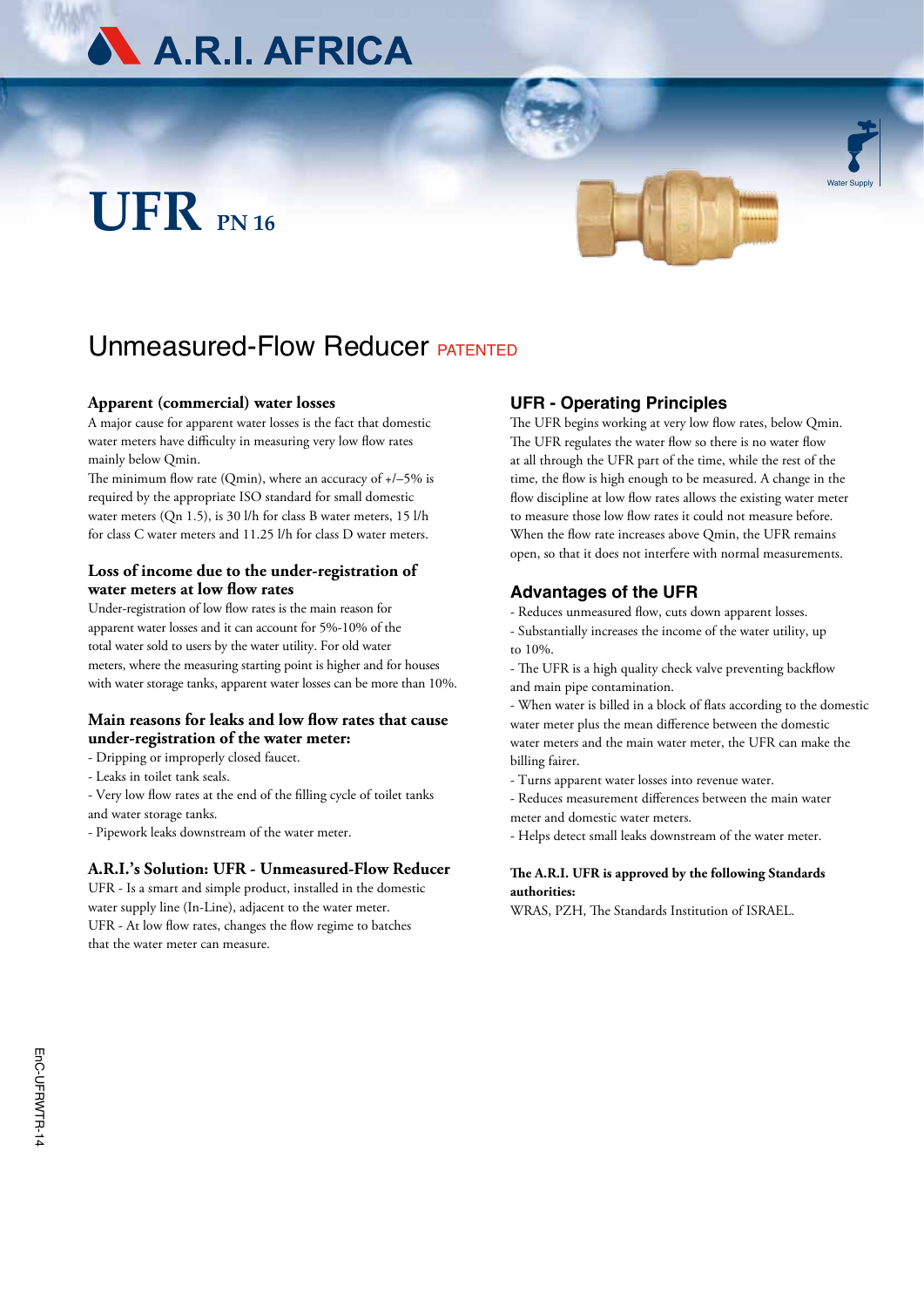



# How Does The UFR Work:

# 1. UFR closed

When pressure on both sides of the UFR is equal, the spring pushes the plunger to the "closed" position.





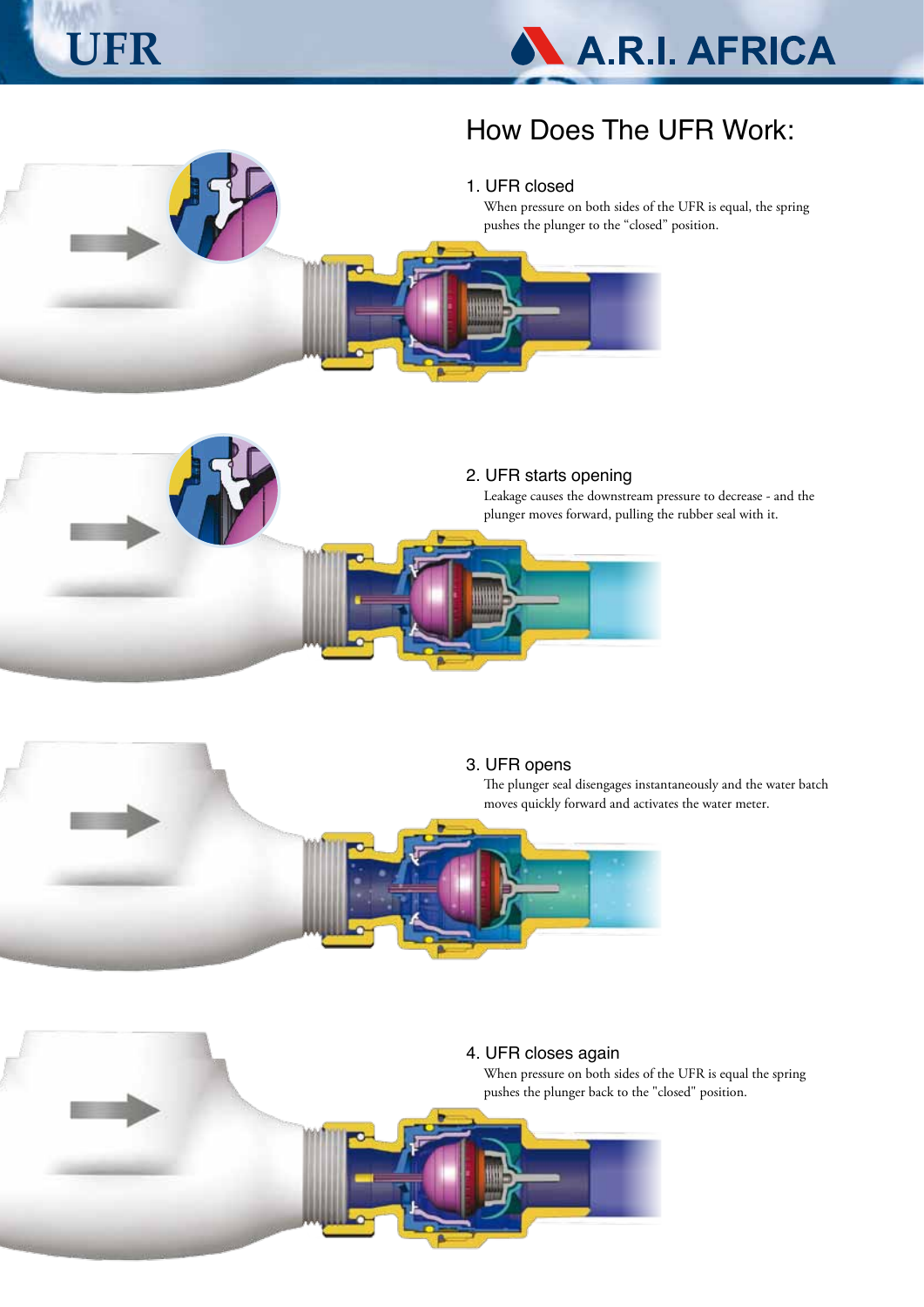

|                                 | 1/2" BSP FEMALE 1/2" BSP FEMALE | 80 | 64 | 140 |
|---------------------------------|---------------------------------|----|----|-----|
| 3/4" BSP FEMALE 3/4" BSP FEMALE |                                 | 81 | 64 | 144 |
|                                 | 1/2" BSP FEMALE 3/4" BSP FEMALE | 81 | 64 | 142 |
| 3/4" BSP FEMALE                 | 1/2" BSP FEMALE                 | 81 | 64 | 142 |
| 1" BSP FEMALE                   | 1" BSP FEMALE                   | 87 | 64 | 146 |



| 3/4" BSP-U | 1/2" BSP FEMALE | 140 | 65 | 555 |
|------------|-----------------|-----|----|-----|
| 1" BSP-U   | 3/4" BSP FEMALE | 147 | 73 | 710 |



| 3/4" BSPT MALE | 1" BSP-U   | 88   | 47 | 342 |
|----------------|------------|------|----|-----|
| 1/2" BSPT MALE | 1" BSP-U   | 85   | 47 | 300 |
| 3/4" BSPT MALE | 3/4" BSP-U | 85   | 47 | 310 |
| 1/2" BSPT MALE | 3/4" BSP-U | 82.5 | 47 | 290 |



| 3/4" BSP FEMALE 3/4" BSPT MALE |               | 83.5 | 47 | 290 |
|--------------------------------|---------------|------|----|-----|
| 1/2" BSP FEMALE 1/2" BSPT MALE |               | 80   | 47 | 270 |
| 3/4" BSP FEMALE 1/2" BSPT MALE |               | 81   | 47 | 280 |
| 1/2" BSP FEMALE 3/4" BSPT MALE |               | 83   | 47 | 280 |
| 1" BSP FEMALE                  | 1" BSP FEMALE | 88.5 | 47 | 350 |



| <b>INLET</b> | <b>OUTLET</b>  | A mm | B mm | WEIGHT(q) |
|--------------|----------------|------|------|-----------|
| 1" BSP-U     | 3/4" BSPT MALE | 81   | 47   | 330       |
| 3/4" BSP-U   | 1/2" BSPT MALE | 82.5 | 47   | 290       |
| 3/4" BSP-U   | 3/4" BSPT MALE | 85   | 47   | 310       |